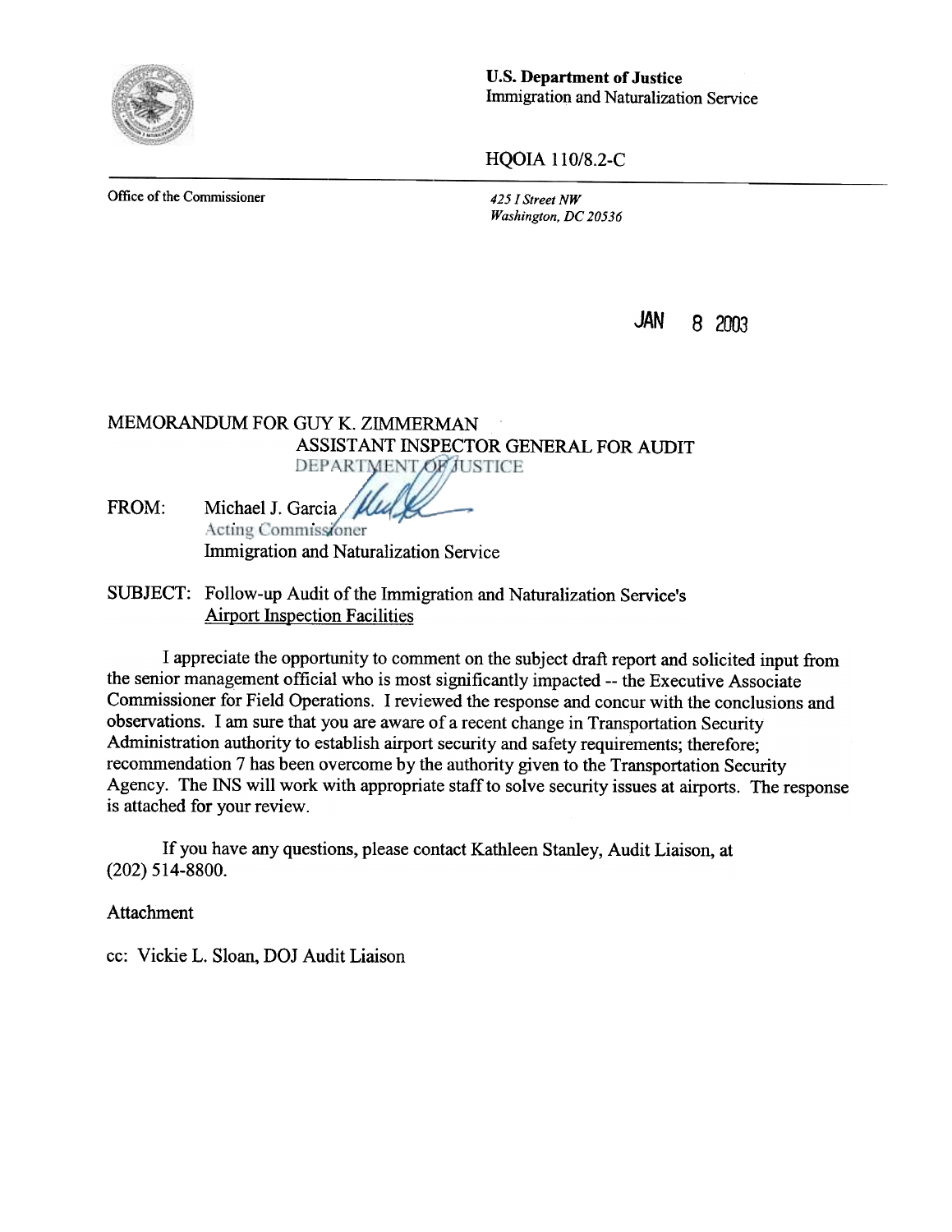

u.s. Department of Justice Immigration and Naturalization Service

HQINS 70/20

Office of the Executive Associate Commissioner 425 I Street NW

Washington. DC 20536

DEC 2 3 2002

MEMORANDUM FOR THE ACTING COMMISSIONER I FROM: Johnny VNhams Engder We Associate Commissioner for Field Operations SUBJECT: Draft Audit Report: Follow-up Audit of the Immigration and Naturalization Service's Airport Inspection Facilities

The Office of Field Operations has reviewed the report and concurs with recommendations 1 through 6, with comments. It does not concur with recommendation 7. However, the report will be an invaluable tool in improving the safety and security of the traveling public at air ports-of-entry (POE). The INS is committed to provide acceptable facilities to process arriving air passengers to ensure the border integrity of the Federal Inspection Service (FIS) area.

RECOMMENDATION 1: Communicate immediately the deficiencies identified in this audit to airlines, airport authorities and INS airport staff.

INS POSITION: Concur. The INS will prepare letters to the national airport operator organization, the national carrier organization, and INS regional officials for dissemination to the affected parties articulating the findings of the Office of the Inspector General's (DIG) report. The letters will be completed by January 31,2003.

RECOMMENDATION 2: Establish a timetable for completing reviews of inspection facilities at all international airports.

INS POSITION: Concur. To address the OlG's recommendation in Report Number 01-03, the INS developed a facilities checklist to conduct reviews of individual facilities. The short-list facilities checklist was disseminated to field offices on August 09, 2002. The Office of Inspections will partner with the Office of Security to review the short-list facility checklist by March 31, 2003.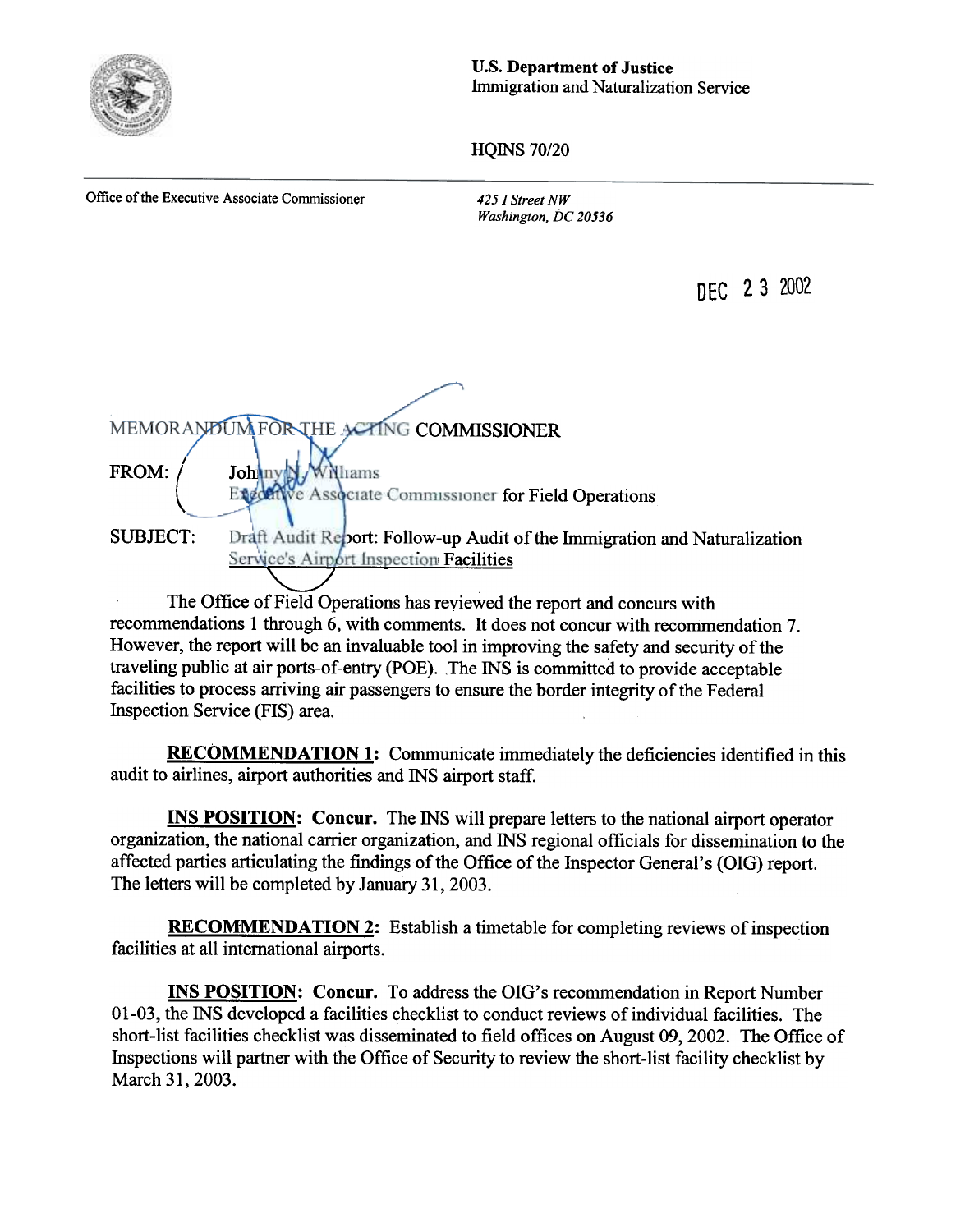Memorandum for the Acting Commissioner Page 2 Subject: Draft Audit Report: Follow-up Audit of the INS' Airport Inspection Facilities

RECOMMENDATION 3: Require INS airport staff to conduct special reviews of security systems at INS inspection areas immediately, including: locks, alarms, and cameras and whether alarm events are reported at a central location.

**INS POSITION:** Concur, in part. The INS inspection staff at air POEs have received no training in security system operations. To comply with this OIG recommendation, the Office of Inspections will obtain the services and support of the Office of Security to conduct a special review of security systems in the inspection areas at air FOEs, including locks, alarms, and cameras and whether alarm events are reported to a central location. Review of the inspection areas will be completed by December 31, 2003.

RECOMMENDATION 4: Report the findings of the special security reviews to airlines and airport authorities for immediate corrective action.

INS POSITION: Concur. The Office of Inspections will obtain the services and support of the Office of Security to report their findings to the local airlines and airport operator within 60 days of the completion of their inspection. Report findings will be completed February 28, 2004.

RECOMMENDATION 5: Establish a program of periodic reviews and testing of security systems including: (a) tests of locks, alarms, and cameras, (b) documentation of review results, (c) recommendations to airlines and airport authorities for needed repairs, and (d) plans to monitor actions taken.

INS POSITION: Concur. The INS will establish a program of periodic reviews and testing of security systems. The Office of Inspections will obtain the services and support of the Office of Security to conduct these reviews. A program for periodic reviews will be established by May 31,2003.

**RECOMMENDATION 6:** Ensure that the INS communicates the results of its border integrity security reviews to airlines and airport authorities and establishes a program to monitor actions taken.

INS POSITION: Concur. The Office of Inspections will obtain the services and support of the Office of Security and communicate the results of its surveys and establish a program to monitor actions taken by May 31. 2003.